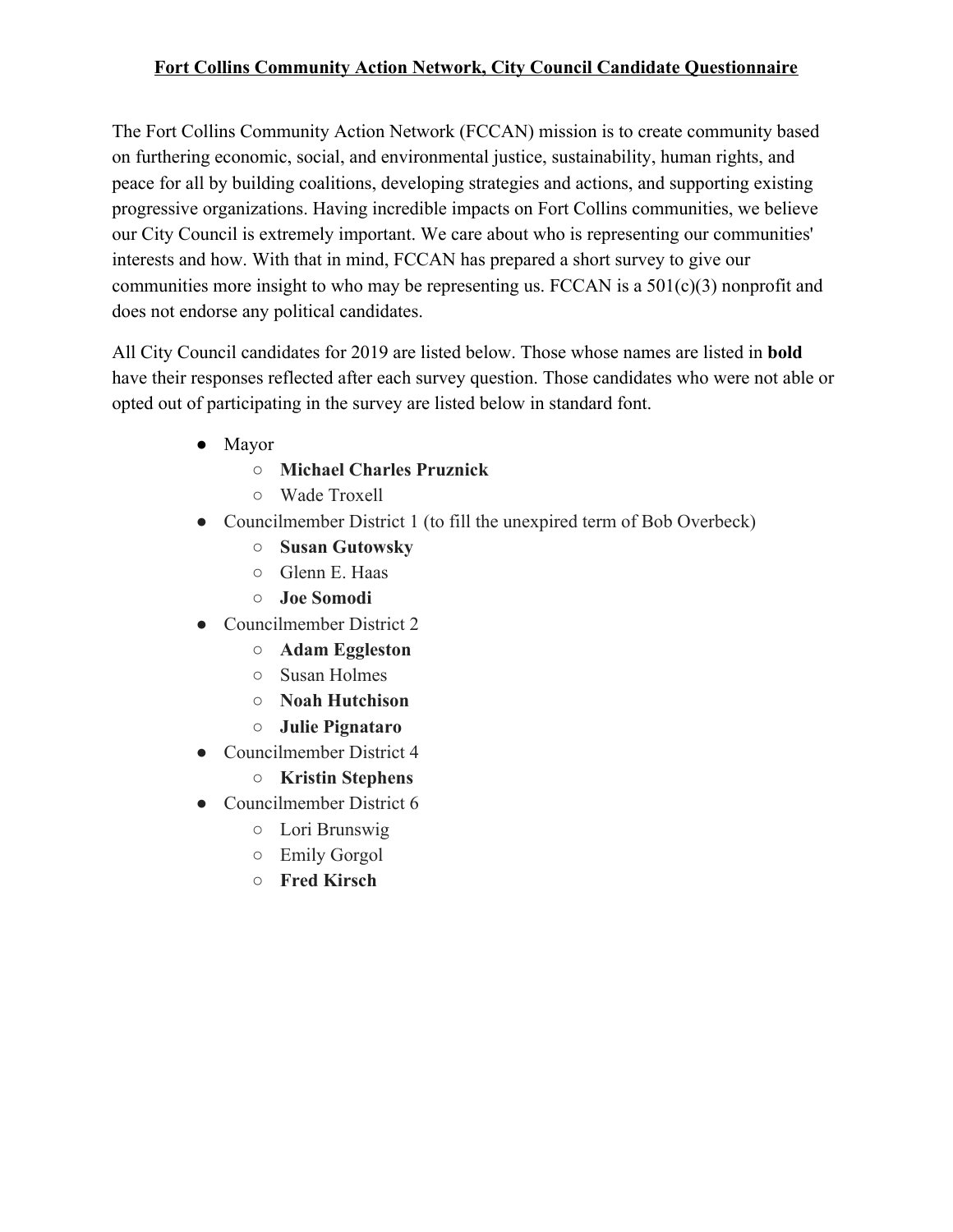#### **1. Do you see housing as an indicator of inequality in Fort Collins?**

- a. Michael Charles Pruznick (Mayor): Yes
- b. Joe Somodi (District 1): Yes
- c. Susan Gutowsky (District 1): Yes
- d. Adam Eggleston (District 2): Yes
- e. Julie Pignataro (District 2): Yes
- f. Kristin Stevens (District 4): Yes
- g. Fred Kirsch (District 6): Yes

#### **2. Would you support raising the minimum wage for City employees to \$15 per hour?**

- a. Michael Charles Pruznick (Mayor): No
	- i. Minimum wage should be the same for all. Government employees should not have an unfair income advantage over others.
- b. Joe Somodi (District 1): Yes
- c. Susan Gutowsky (District 1): Yes
- d. Adam Eggleston (District 2): No
- e. Julie Pignataro (District 2): Yes
- f. Kristin Stevens (District 4): Yes
- g. Fred Kirsch (District 6): Yes

## **3. Would you support increasing the number of unrelated people who can live in a single dwelling from three to four?**

- a. Michael Charles Pruznick (Mayor): Yes
- b. Joe Somodi (District 1): Yes
- c. Susan Gutowsky (District 1): No
- d. Adam Eggleston (District 2): Yes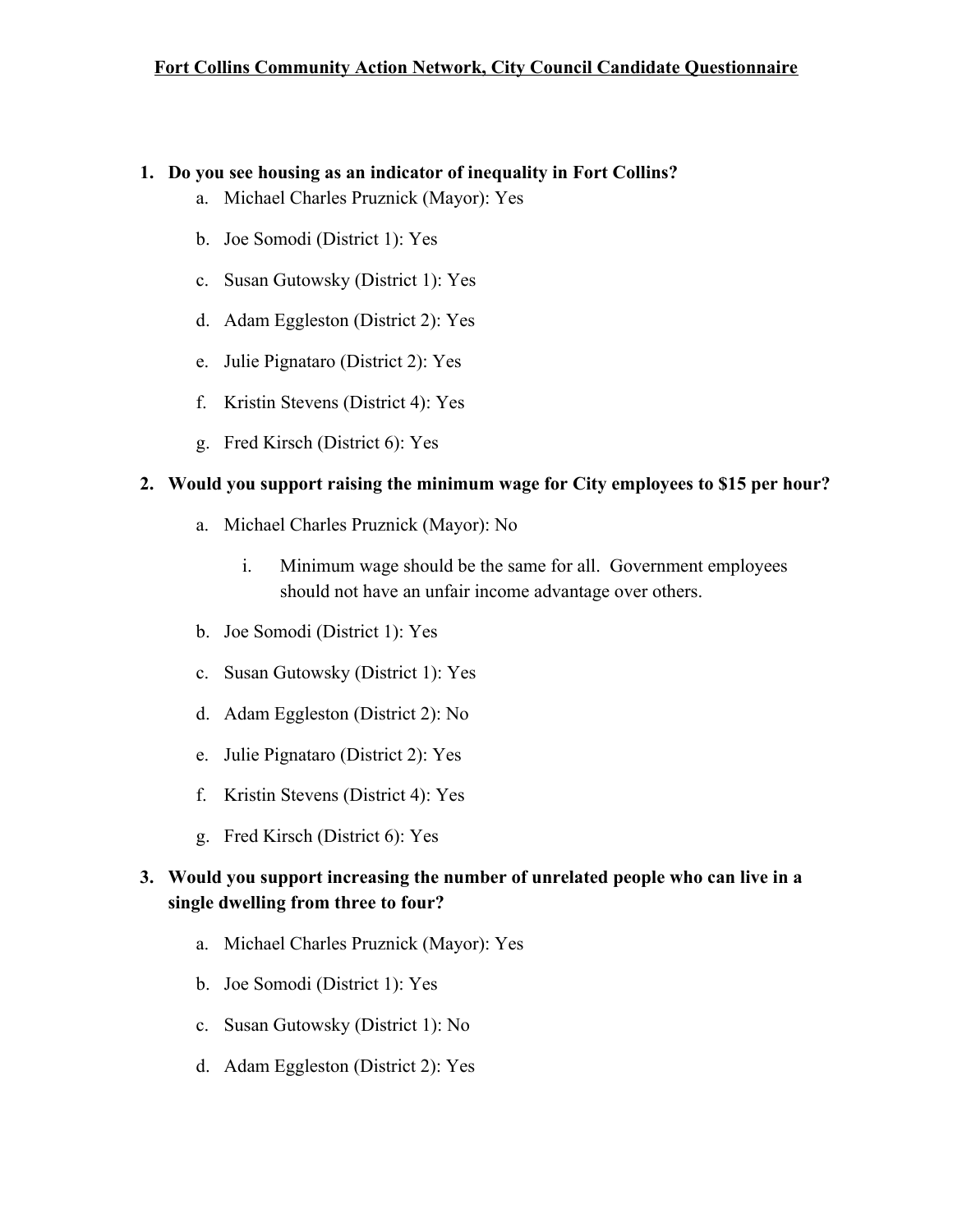- e. Julie Pignataro (District 2): Yes
- f. Kristin Stevens (District 4): No
- g. Fred Kirsch (District 6): Yes
	- i. I support a repeal of U+2
- **4. Do you think City Council has an equal obligation to represent and promote/protect the well-being of all residents of our city, regardless of their immigration status (including international students, other visa holders and persons without immigration status)?**
	- a. Michael Charles Pruznick (Mayor): No
		- i. The city function is to protect and promote the general welfare while honoring the rights of all people. To achieve that goal, the city should take input from as many perspectives as possible, including citizens, residents, and visitors, but specifically committing to represent outsiders, is beyond the scope of city council.
	- b. Joe Somodi (District 1): Yes
	- c. Susan Gutowsky (District 1): Yes
	- d. Adam Eggleston (District 2): Yes
	- e. Julie Pignataro (District 2): Yes
	- f. Kristin Stevens (District 4): Yes
	- g. Fred Kirsch (District 6): Yes
- **5. Do you support allowing non-citizen residents of Fort Collins (i.e. Lawful Permanent Residents, visa holders, and persons with no immigration status) to vote in local elections, including City Council elections?**
	- a. Michael Charles Pruznick (Mayor): No
		- i. This would violate the law and oath of office. Pruznick encourages advocates to lobby their state and federal representatives on this topic. Pruznick welcomes and encourages non-citizens to be part of the various public input processes, but not voting.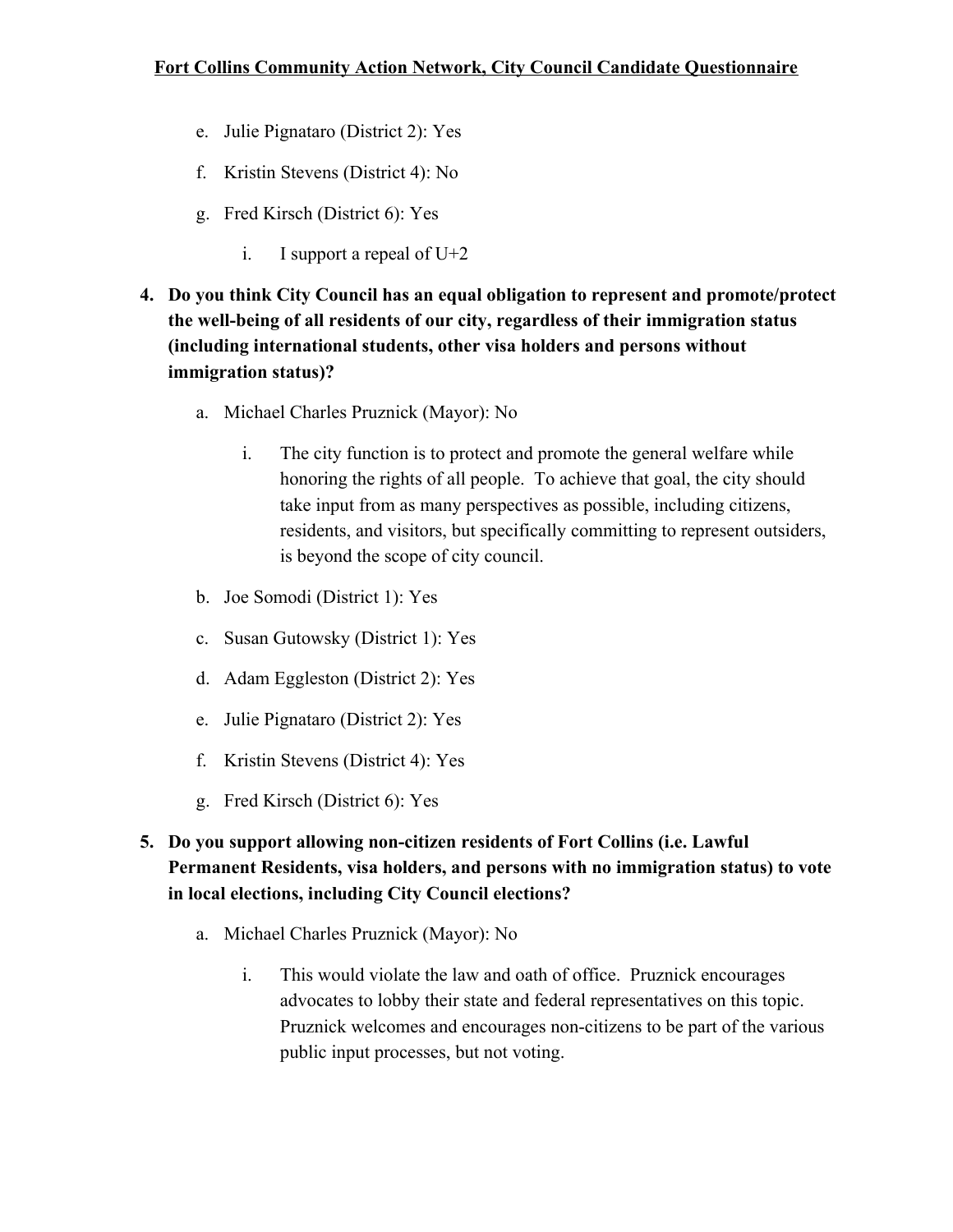- b. Joe Somodi (District 1): No
- c. Susan Gutowsky (District 1): No
- d. Adam Eggleston (District 2): Yes
- e. Julie Pignataro (District 2): Yes
	- i. I would like to do more research on #5 before completely committing to my yes answer.
- f. Kristin Stevens (District 4): No
- g. Fred Kirsch (District 6): Yes
- **6. In 2017, the Community Trust Ordinance was presented to City Council, barring city employees from inquiring about legal status in an effort to encourage all residents of the city to seek services (including assistance from the police) without fear of repercussions or differential treatment based on immigration status. Did/do you support this measure?**
	- a. Michael Charles Pruznick (Mayor): Yes
	- b. Joe Somodi (District 1): Yes
	- c. Susan Gutowsky (District 1): Yes
	- d. Adam Eggleston (District 2): Yes
	- e. Julie Pignataro (District 2): Yes
		- i. I would like this resolution to go much further than it did at the time.
	- f. Kristin Stevens (District 4): No
	- g. Fred Kirsch (District 6): Yes
		- i. I support the idea of a CTO. I need to talk with stakeholders to know how well it is working.

# **7. Do you feel local government and local law enforcement should play a role in immigration policy enforcement?**

a. Michael Charles Pruznick (Mayor): No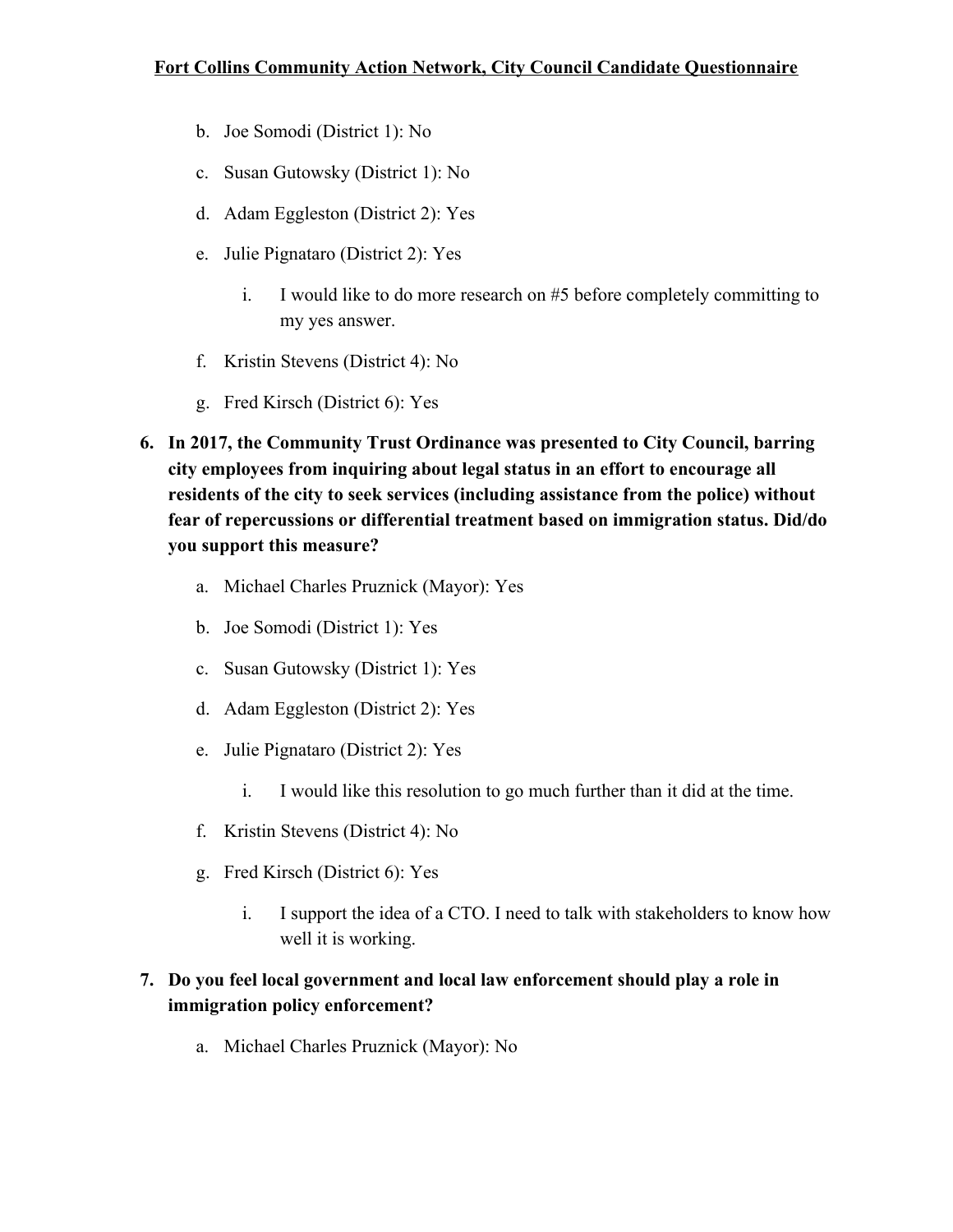- i. Since 2014, murders are up 150%, rapes are up 48%, and overall crime is outpacing growth 2:1. The city lost 19 officers in 2018 due to attrition since the city refused to include a continuation clause in the current contract. Our federal taxes pay for immigration enforcement, let the federal government do its job. The city needs to focus on reducing murders and rapes.
- b. Joe Somodi (District 1): No
- c. Susan Gutowsky (District 1): Yes
- d. Adam Eggleston (District 2): No
- e. Julie Pignataro (District 2): No
- f. Kristin Stevens (District 4): No
- g. Fred Kirsch (District 6): No

## **8. Do you believe City Council has a duty to boldly decry acts of discrimination and hate in our community by issuing a timely, public statement, and creating a concrete evaluation and response plan to ensure such acts do not continue?**

- a. Michael Charles Pruznick (Mayor): Yes
	- i. Pruznick has been such an advocate. June 24th, 2014, Pruznick watched in shock as then council member Troxell ignored the staff report on the "frequent if not weekly rape of women in our natural areas and parks," and a few months later, supported the City Manager terminating the whistleblower. Since then, rapes are up 48%, outpacing growth eight fold. Pruznick is committed to holding both those who commit acts of hate and those who enable and support acts of hate accountable. Rape is a violent hate crime against women. As long as leaders who put image before rights are protected and promoted, we will never solve our human rights problems. Pruznick is committed to making human and environmental rights the city priority.
- b. Joe Somodi (District 1): Yes
- c. Susan Gutowsky (District 1): Yes
- d. Adam Eggleston (District 2): Yes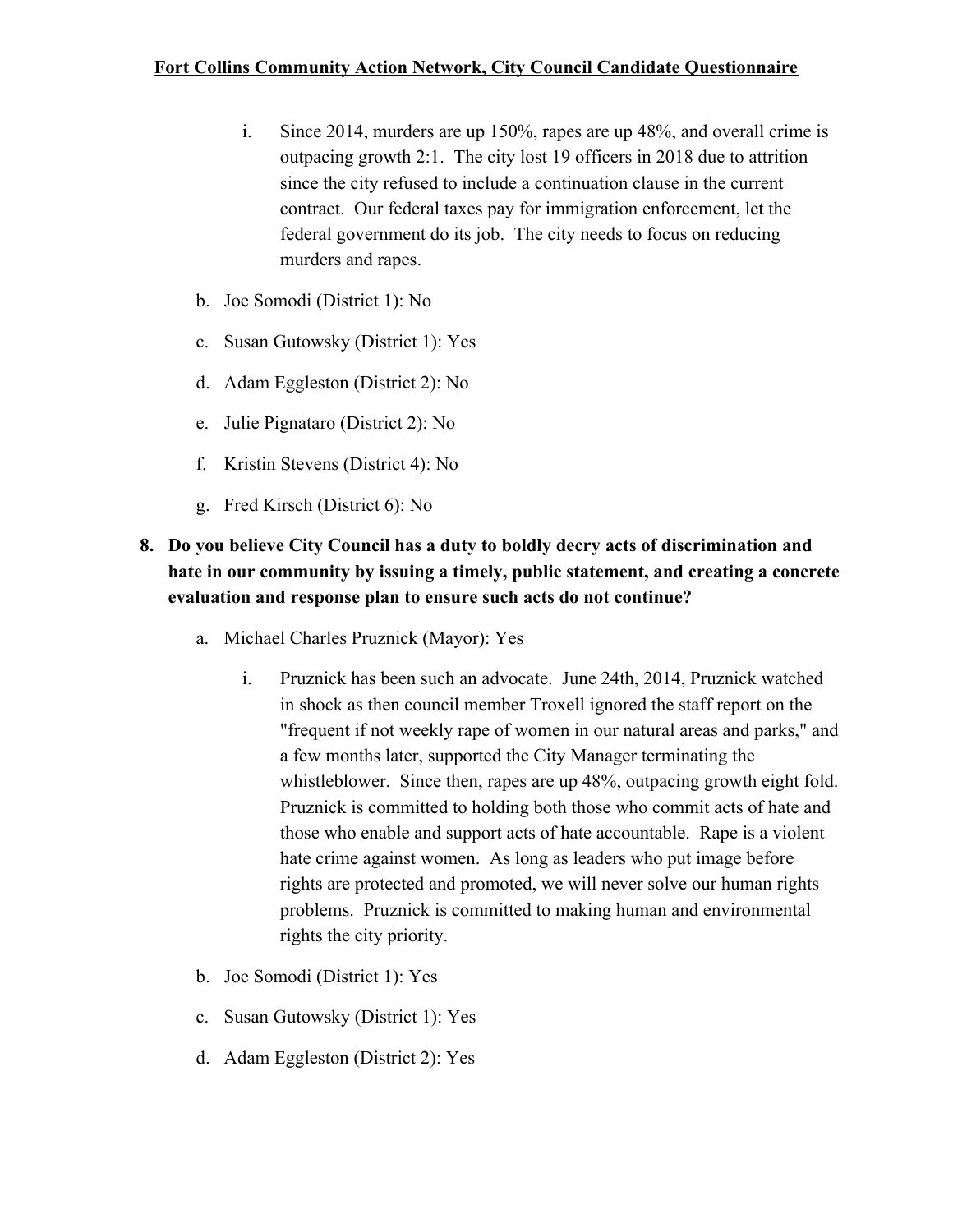- e. Julie Pignataro (District 2): Yes
- f. Kristin Stevens (District 4): Yes
- g. Fred Kirsch (District 6): Yes
- **9. The Climate Action Plan Framework adopted by City Council in 2015 includes the following community greenhouse gas emissions reduction goals: 20% by 2020, 80% by 2030, and 100% by 2050 compared to 2005 levels. Do you support these goals?**
	- a. Michael Charles Pruznick (Mayor): Yes
		- i. Pruznick is converting his home to be fossil fuel free. Pruznick believes we can do better for less and is willing to lead by example.
	- b. Joe Somodi (District 1): Yes
	- c. Susan Gutowsky (District 1): Yes
	- d. Adam Eggleston (District 2): Yes
		- i. I do support Fort Collins Climate Action Plan, I am cautious to overly burden our citizens with all the expenses associated with the plan. I think if we force people out of Fort Collins due to affordability we made actually hurt the goal rather than help it. By having more people commute in/out of the city we will increase the level of carbon output. Also, unfortunately when we lose tax dollar generated by folks living here the first programs that are reduced are normally social and environmental based.
	- e. Julie Pignataro (District 2): Yes
		- i. I think we need to move much, much faster and will commit to solutions as they present themselves that will allow that opportunity.
	- f. Kristin Stevens (District 4): Yes
	- g. Fred Kirsch (District 6): Yes
- **10. Each year, City staff provides a "Community Carbon Inventory" report that tracks progress toward reducing our greenhouse gas emissions. If the report for 2018, scheduled for release this summer, suggests that we are not on track to achieve our 2020 climate goal, would you support a mid-cycle budget offer or offers designed to help us meet that target?**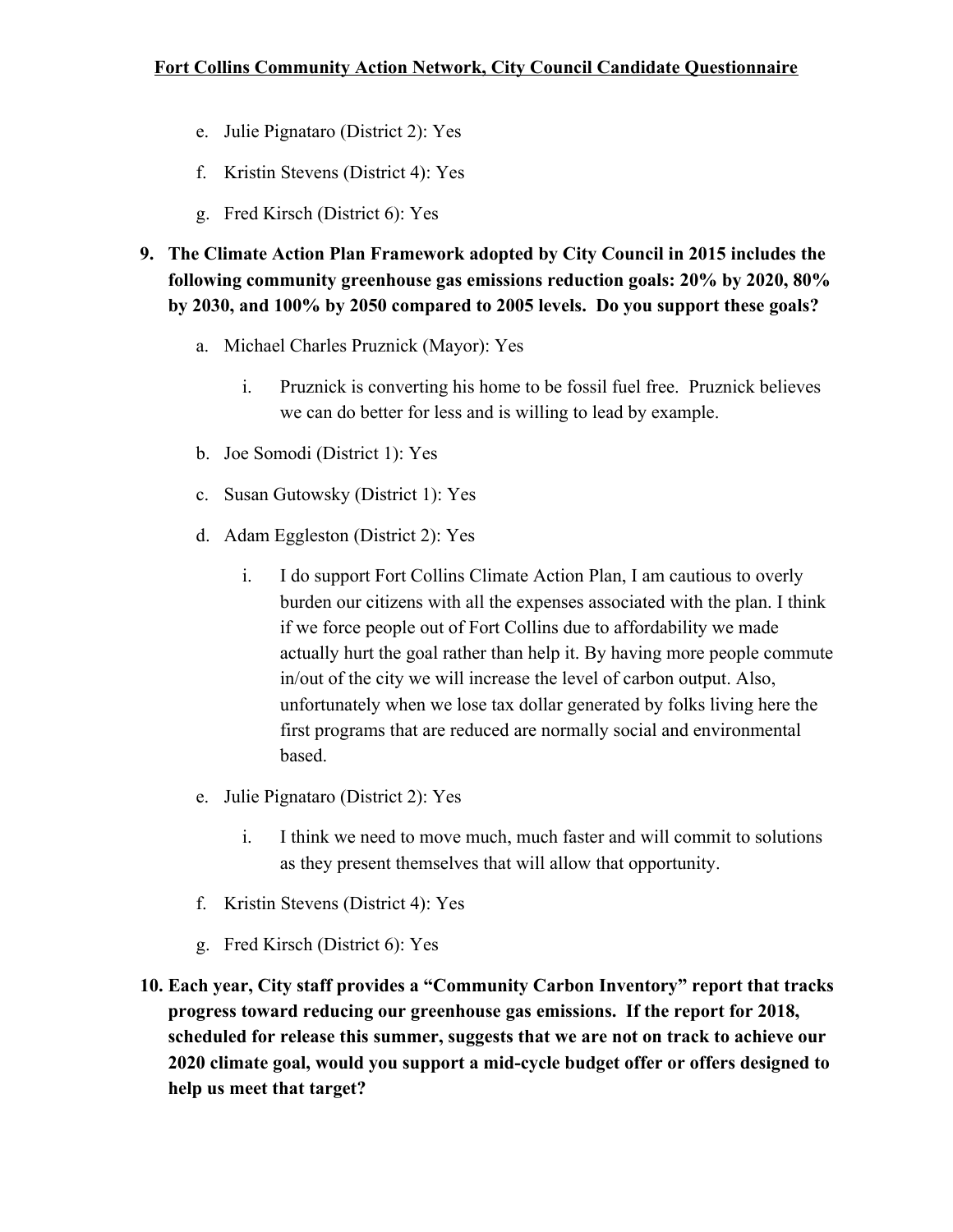- a. Michael Charles Pruznick (Mayor): Yes
- b. Joe Somodi (District 1): Yes
- c. Susan Gutowsky (District 1): Yes
- d. Adam Eggleston (District 2): No
- e. Julie Pignataro (District 2): Yes
- f. Kristin Stevens (District 4): Yes
- g. Fred Kirsch (District 6): Yes

# **11. Over the next two years, City staff will develop a detailed plan for meeting the 2030 climate goal. Are you prepared to support implementing the policies and making the investments that will be needed to achieve that goal?**

- a. Michael Charles Pruznick (Mayor): Yes
- b. Joe Somodi (District 1): Yes
- c. Susan Gutowsky (District 1): Yes
- d. Adam Eggleston (District 2): Yes
- e. Julie Pignataro (District 2): Yes
- f. Kristin Stevens (District 4): Yes
- g. Fred Kirsch (District 6): Yes
- **12. Do you believe that the City should actively advocate for climate action -- and against climate damage such as greenhouse gas emissions from fracking -- in the broader policy arena, such as to County and State policy makers?**
	- a. Michael Charles Pruznick (Mayor): Yes
	- b. Joe Somodi (District 1): Yes
	- c. Susan Gutowsky (District 1): Yes
	- d. Adam Eggleston (District 2): Yes
	- e. Julie Pignataro (District 2): Yes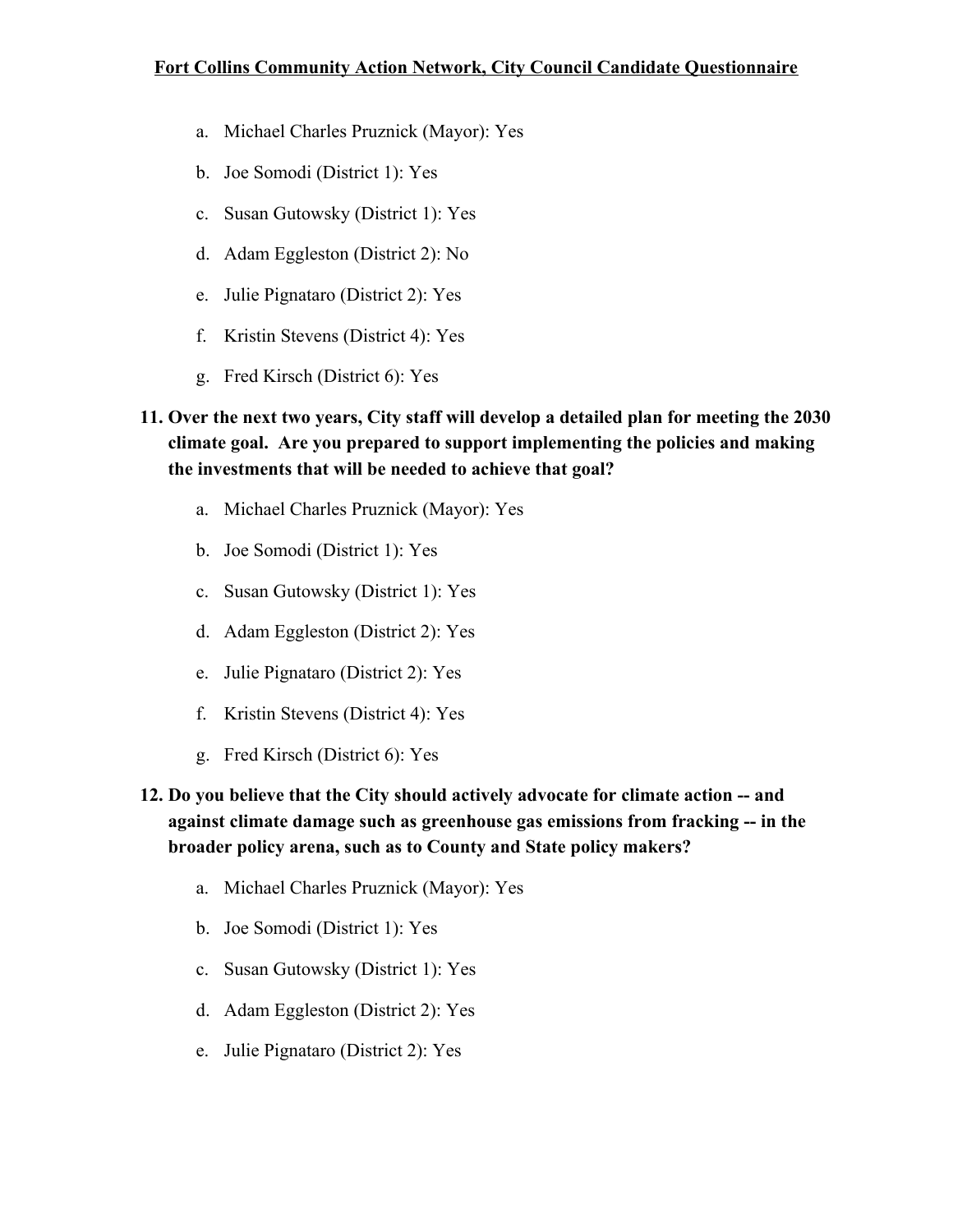- f. Kristin Stevens (District 4): Yes
- g. Fred Kirsch (District 6): Yes

# **13. Do you agree with those in our community who say there is a lack of accessibility to public transportation?**

- a. Michael Charles Pruznick (Mayor): Yes
- b. Joe Somodi (District 1): Yes
- c. Susan Gutowsky (District 1): Yes
- d. Adam Eggleston (District 2): Yes
- e. Julie Pignataro (District 2): Yes
- f. Kristin Stevens (District 4): Yes
- g. Fred Kirsch (District 6): Yes

#### **14. Regardless if you agree, do you feel these concerns are important to address?**

- a. Michael Charles Pruznick (Mayor): Yes
- b. Joe Somodi (District 1): Yes
- c. Susan Gutowsky (District 1): Yes
- d. Adam Eggleston (District 2): Yes
- e. Julie Pignataro (District 2): Yes
- f. Kristin Stevens (District 4): Yes
- g. Fred Kirsch (District 6): Yes
- **15. Is it your priority to involve Fort Collins residents in decision making processes who might normally be excluded (i.e. working class, undocumented, disabled, Queer, trans, people of color, Indigenous, women, and people of intersecting marginalized positionalities)?**
	- a. Michael Charles Pruznick (Mayor): Yes
	- b. Joe Somodi (District 1): Yes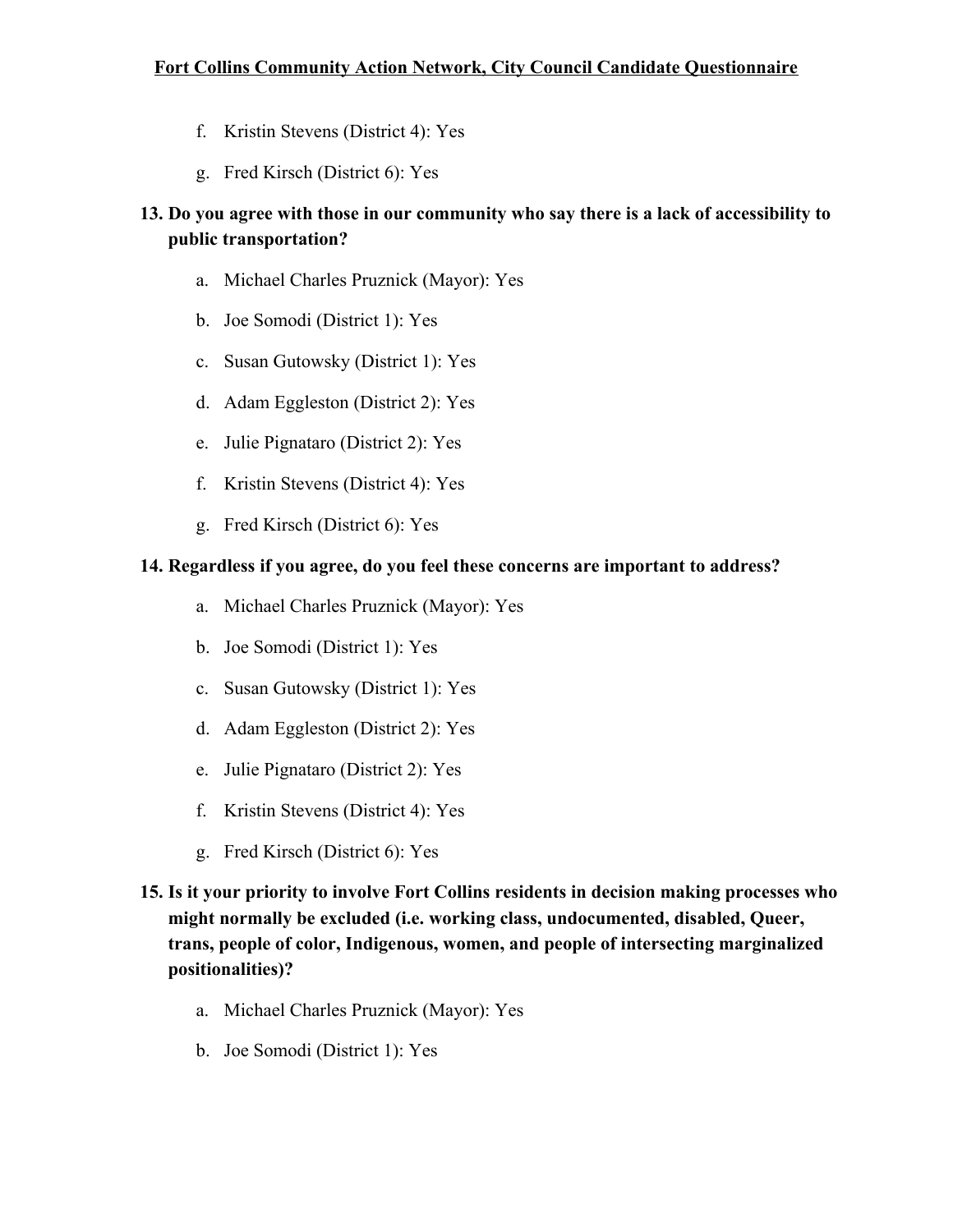- c. Susan Gutowsky (District 1): Yes
- d. Adam Eggleston (District 2): Yes
- e. Julie Pignataro (District 2): Yes
- f. Kristin Stevens (District 4): Yes
- g. Fred Kirsch (District 6): Yes

## **16. Do you support Citizen-Initiated Charter Amendment #1, which would offer Fort Collins City council members full-time pay for full time work?**

- a. Michael Charles Pruznick (Mayor): Yes
- b. Joe Somodi (District 1): No
- c. Susan Gutowsky (District 1): No
- d. Adam Eggleston (District 2): No
- e. Julie Pignataro (District 2): No
- f. Kristin Stevens (District 4): No
- g. Fred Kirsch (District 6): Yes

# **17. Would you support a future initiative to establish a ranked choice voting system for municipal elections?**

- a. Michael Charles Pruznick (Mayor): Yes
	- i. Our nation and our community have become divided along political lines. The current system favors the extremes who represent the party first, as evidenced by the longest government shutdown in history. Ranked voting favors solution-focused moderates who will do a better job working together through compromise. Pruznick was a member of the Fort Collins Centrist group.
- b. Joe Somodi (District 1): Yes
- c. Susan Gutowsky (District 1): No
- d. Adam Eggleston (District 2): Yes
- e. Julie Pignataro (District 2): Yes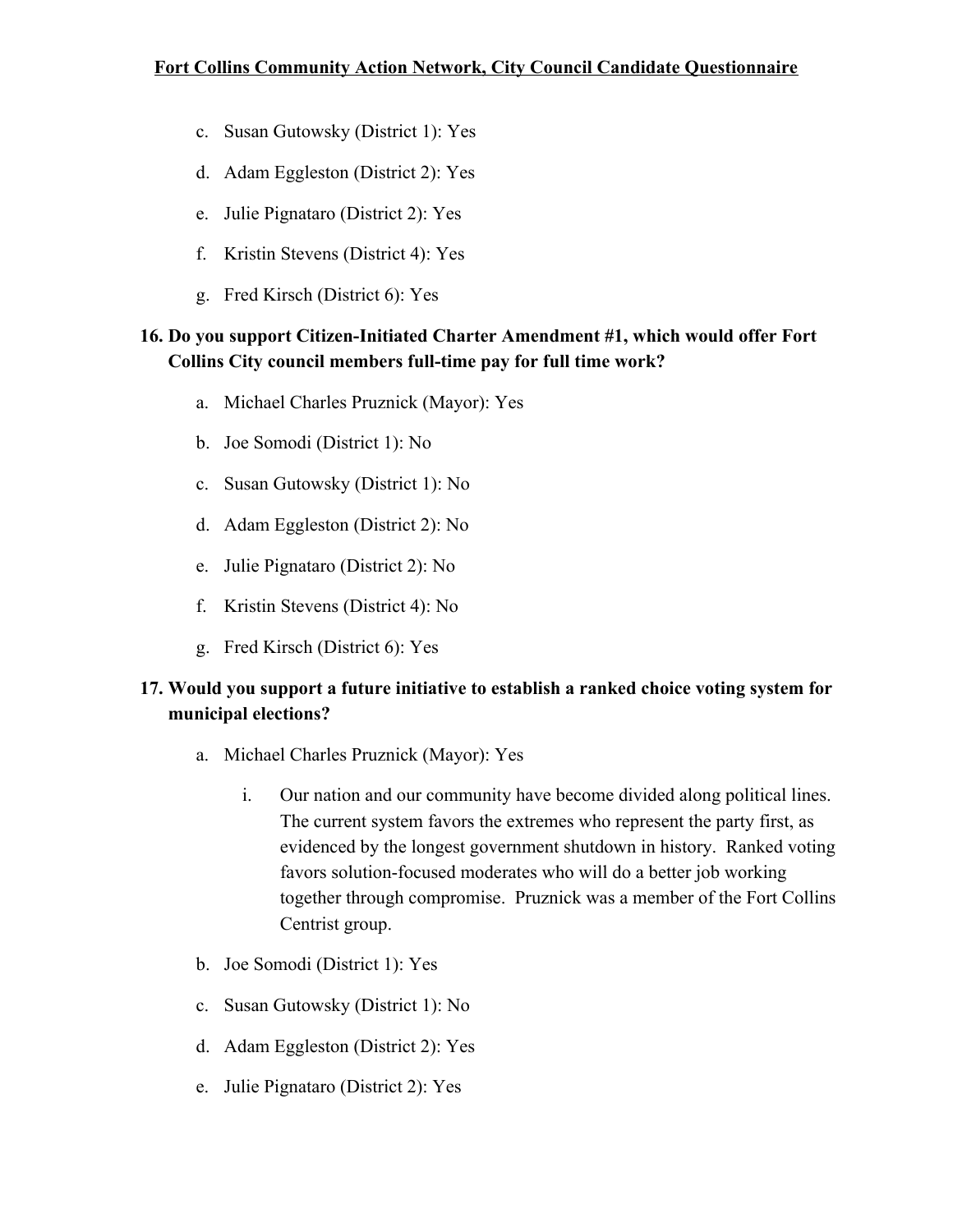- f. Kristin Stevens (District 4): No
- g. Fred Kirsch (District 6): Yes

#### **18. Please provide any additional comments:**

- a. Michael Charles Pruznick (Mayor)
	- i. In his role on the Larimer County Red Feather Lakes Board and the Fort Collins Loveland Water District Board, Pruznick has found solutions that have brought the extremes together. Pruznick is committed to working together, as evidenced by his Wed, 7 Nov 2018, "120% Rule Compromise," email to City Leaders, his Thu, 25 Oct 2018, "Chamber and FCSG Should Work Together," email, and his NISP letter to the editor, linked below. http://vote.pruz.org/2018-10-15.chamber-fscg-work-together.txt http://vote.p ruz.org/2018-11-07.120-percent-compromise.txt <http://vote.pruz.org/2017-02-08.co-lte.nisp.pdf>
- b. Noah Hutchison (District 2)
	- i. My name is Noah Hutchison and I am running for District 2 City Council. I believe not only do I have what it takes to represent District 2 well, but I believe I will do it with passion and innovation. I am committed to working with as many people in this community as I can to resolve issues, to work on projects that benefit the city, and to ensure smart growth for years to come. I am committed to building strong communities that appreciate an elevated quality of life. I want to bring a balanced approach that work towards the most people possible having access to it. I am entering this race acknowledging the reality of the number of issues there are to tackle in the coming four years that affect many individuals in our city. I am committed to our economic development, to people, to our environment, to sustainability, to human rights and to peace. I am open to discussion on real solutions that can help the most individuals in Fort Collins experience involvement in this great city, its plan, its businesses, and its future. I am a supporter of the City Plan as I believe it will make headway over the next 20 years on a number of these issues you are concerned about including housing access, affordability, jobs, transportation, and more.